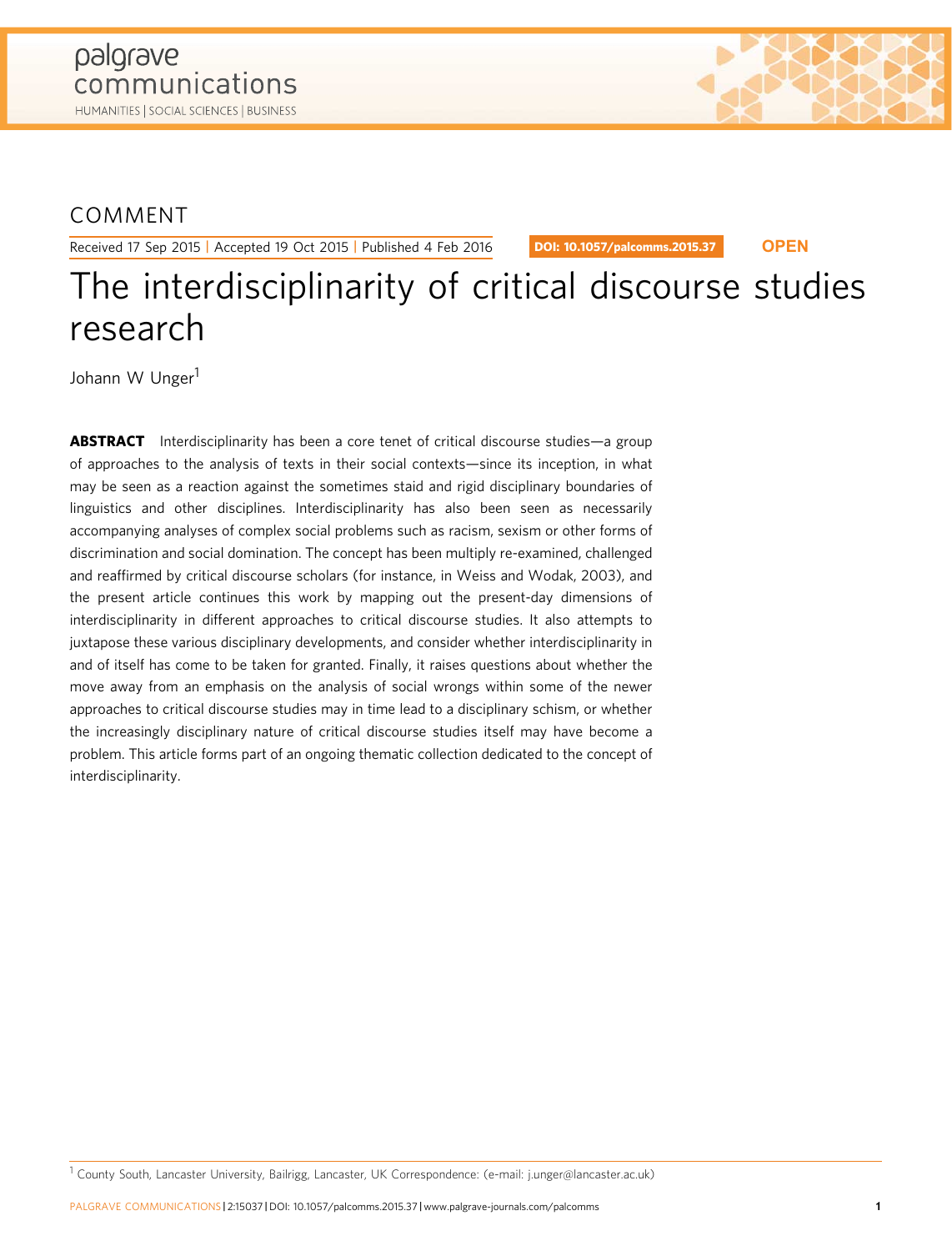# Introduction

Titical discourse studies (CDS), as critical discourse<br>analysis has increasingly come to be called in recent<br>years, has been conceived of as an interdisciplinary<br>(or enabled in the studies) analysis has increasingly come to be called in recent (or sometimes transdisciplinary) endeavour since its outset ([Fairclough and Wodak, 1997](#page-3-0); [Wodak and Weiss, 2003](#page-3-0): 1), in what may be seen as a reaction against the sometimes staid and rigid disciplinary boundaries of linguistics and other disciplines. This claim to interdisciplinarity is evidenced at three different levels: the theoretical origins of CDS, the methodologies typically used by critical discourse scholars, and the research contexts in which CDS is applied (see also [Wodak and Meyer, 2015a](#page-3-0) in press). Theoretically, CDS draws not just on linguistics but on critical theory, sociology, politics, psychology and cognitive science, among others. The different methodologies used by scholars, while not fixed or prescriptive, have typically been drawn from traditions such as text linguistics, social psychology, ethnography, corpus linguistics and many others. In terms of application, CDS has widely been applied to different social, political and cultural phenomena that are not necessarily only to do with language, and indeed this has also been seen as an indispensible orientation when analysing complex social problems [\(Wodak and Meyer, 2015a](#page-3-0)). The concept of interdisciplinarity in CDS has been multiply reexamined, challenged and reaffirmed by critical discourse scholars (for instance, in [Weiss and Wodak, 2003](#page-3-0)) since they first coalesced into an identifiable group in the late 1980s. This comment article will attempt to examine some of the different ways of understanding interdisciplinarity and consider whether interdisciplinarity in and of itself has come to be taken for granted in different ways within the field.

It would be unnecessary, not to mention impossible, to attempt to replicate in this brief review article the volume-length treatment of interdisciplinarity in CDS edited by [Weiss and](#page-3-0) [Wodak \(2003\)](#page-3-0). Instead, while referring to this and other previous work where applicable, I will focus on mapping out the presentday dimensions of interdisciplinarity in different approaches to CDS. There appears to be a tension between two directions of travel inherent in many current debates about CDS and its role in relation to linguistics: one centrifugal, pushing away from linguistics, the other centripetal, pulling back towards the discipline (see, for instance, the comments on [Wodak and](#page-3-0) [Meyer, 2009](#page-3-0), in [Hart and Cap, 2014,](#page-3-0) and the response by [Wodak](#page-3-0) [and Meyer, 2015a](#page-3-0)). On the one hand, there is the emphasis on interdisciplinarity from the outset, and the attempt to not only acknowledge the theoretically diverse origins of the approach as conceived by the "founders" (generally considered to be in alphabetical order Norman Fairclough, Gunther Kress, Teun van Dijk, Theo van Leeuwen and Ruth Wodak), but also bring in new insights from other disciplines by reading and collaborating widely [\(Wodak and Meyer, 2015a\)](#page-3-0). On the other hand, there is a concern that CDS has become too far removed from what is sometimes seen as its core analytical concern, namely the analysis of linguistic (or more broadly semiotic) forms [\(Hart and Cap,](#page-3-0) [2014\)](#page-3-0). However, the latter concern somewhat sidesteps the issue that linguistics itself is an extremely broad and diverse discipline, and has co-opted theories and methods from numerous other disciplines, for example, psychology and neuroscience (cognitive linguistics), computer science and mathematics (corpus and computational linguistics), or biology and physics (phonetics) to name just a few. Regrettably, there are still some linguists who argue that linguistics should only be concerned with the forms and structures of language at sentence-level and below, and while it is certainly useful for CDS scholars to take account of recent developments in describing and understanding language in terms of, for example, syntax or phonetics, it is hardly worth revisiting this now very dated debate.



Figure 1 | The recursive nature of critical discourse studies. Source: Reproduced by permission of SAGE Publications, London, Los Angeles, New Delhi and Singapore, from Wodak, Ruth & Meyer, Michael, Critical discourse studies: history, agenda, theory, and methodology, Copyright (© SAGE Publications, 2015). This figure is not covered by the CC-BY 4.0 license.

# Interdisciplinarity at different stages of the research process

To break out of this rather reductive way of thinking about the role of CDS within (or at the margins of) linguistics and other disciplines, I suggest we start by thinking about how interdisciplinarity might apply at the different stages of the research process. Wodak and Meyer's well-known diagram showing the recursive nature of the research process provides a useful template (Fig. 1).

Starting at the top of the circle, as already suggested above, the theories that critical discourse scholars draw on may have their origins within a broad range of disciplines—as [Chouliaraki and](#page-3-0) [Fairclough \(1999](#page-3-0): 16) put it, CDS involves "bringing a variety of theories into dialogue". In applying them to the research problem (moving from theory to operationalization), they may be to a certain extent divorced from their "original" disciplines, while at the same time being adapted and changed to the problem at hand, which will inevitably be influenced by the disciplinary orientation of the researchers. The concept of ideology, for instance, which has been widely discussed in politics, sociology, psychology and philosophy, to name just a few, has been important for most CDS scholars (not least [van Dijk](#page-3-0)'s, 1998, book length treatment). The concept has been applied in the analysis of parliamentary speeches and debates (for example, [Fairclough and Fairclough,](#page-3-0) [2013\)](#page-3-0), the discourse on employment and national identity ([Richardson and Wodak, 2009\)](#page-3-0) or in my own work on minority language policy [\(Unger, 2013](#page-3-0)), to name just a few studies.

The procedures and instruments used, in other words the methodologies developed for a specific CDS project, will again be strongly influenced by disciplinary conventions. Savski (Forthcoming), for instance, draws heavily on interpretive policy analysis to develop his framework for the analysis of policy formation in the Slovenian parliament. At the level of discourse/ text, decisions about specific linguistic phenomena will in turn be dependent on which traditions within linguistics the researchers are familiar and comfortable working with, and which are most relevant to the questions at hand. In fact, there have been calls to combine different forms of linguistic analysis (the term triangulation is often used for this, see, for example, [Baker and](#page-3-0) [Levon, 2015,](#page-3-0) for a recent application). Finally, the interpretation, including the scope and specific focus of what is interpreted, will also be strongly influenced by disciplinary traditions. For instance, ethnographic approaches allow rich description of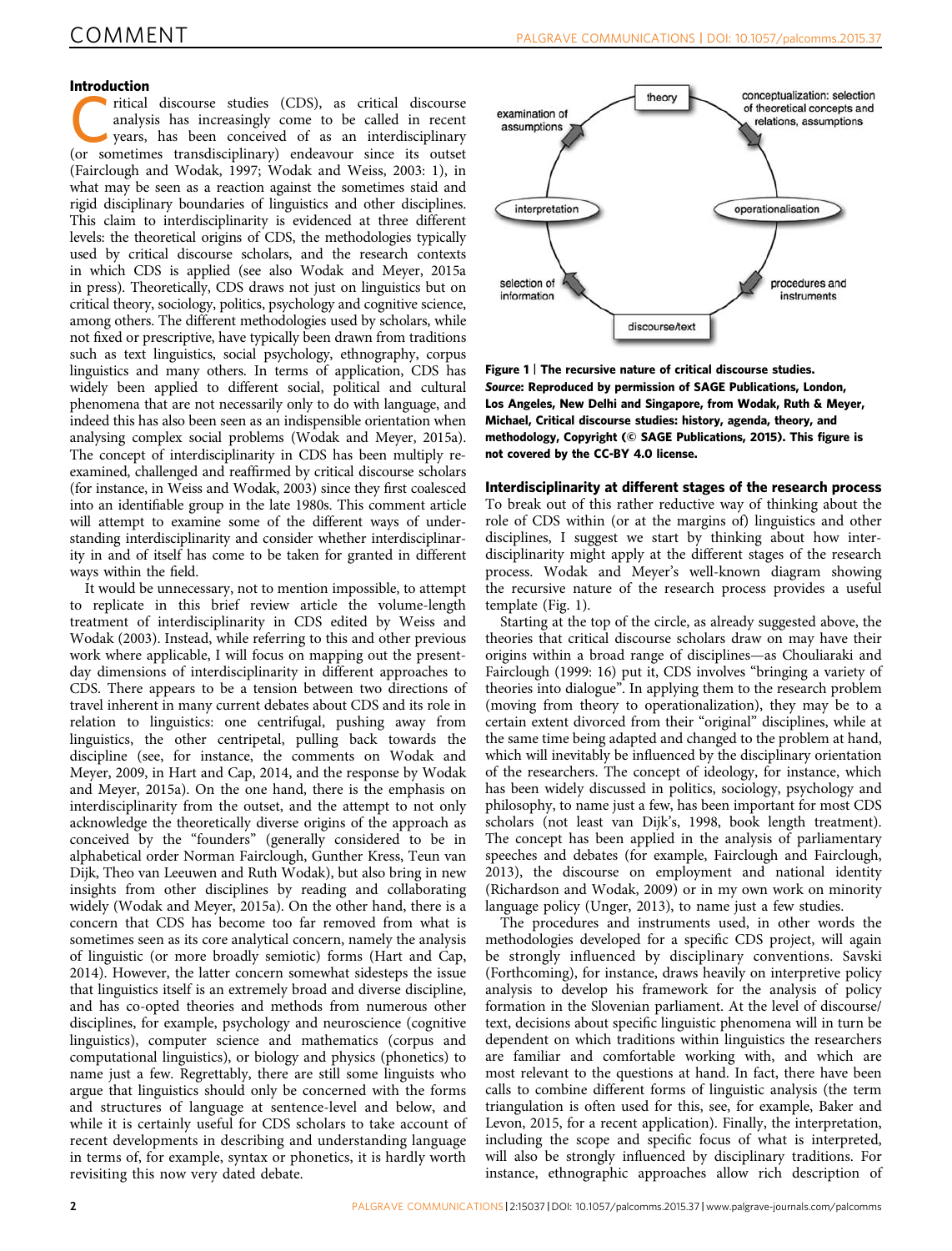discursive practices within specific contexts without necessarily generalizing to other contexts, while corpus analysis will allow inferences to be drawn about potentially huge volumes of texts, but perhaps for a more limited range of discursive features.

# Theory, method and analysis

The theoretical origins of CDS have been introduced, discussed and deconstructed numerous times (see, for instance, [Wodak and](#page-3-0) [Meyer, 2009](#page-3-0), 2015b; [Hart and Cap, 2014](#page-3-0)) so I will not revisit them here. However, it is worth making a brief digression into the current orientations of different approaches within CDS, as recently outlined by [Hart and Cap \(2014\)](#page-3-0). As Hart and Cap show, there is a complex interplay of different theoretical building blocks and objects of investigation typically tackled by each approach. CDS approaches are not mutually exclusive, and of course there is interaction between and within CDS approaches, as Hart and Cap and others have pointed out, but nevertheless, the idea of identifying different approaches is useful in understanding what unites them and also separates them, where they are in dialogue and where they are in conflict on key theoretical issues. Wodak and Meyer [\(2015a](#page-3-0)) arrange the approaches along a cline from inductive to deductive and show "theoretical attractors", while [Hart and Cap \(2014\)](#page-3-0), apart from adding additional approaches, attempt to show the relationships between different approaches and their "methodological attractors", typical micro-level objects of analysis (for example, argumentation). Furthermore, they suggest two major axes along which approaches can be arranged: cognitive/functional and content/ structure. While this is a useful way of categorizing approaches, as Hart and Cap acknowledge it does not fully do justice to the complexity of approaches—particularly as several approaches suggest recursive, multi-stage analyses, which may for instance involve analysis of both content and structure at different stages, or may include both cognitive and functional dimensions. So for the purposes of this review, in order to illustrate how the approaches coalesce around a common core of CDS, I argue instead that we should categorize CDS approaches according to three broad dimensions based on their main analytical concerns, or "analytical attractors", to continue in the vein of the taxonomies outlined above: textual, social and cognitive/mental (see Fig. 2).

While each approach is represented by a single point in the figure to give its approximate location in relation to three dimensions, in fact they should instead be amorphous overlapping blobs with sometimes fuzzy, sometimes sharp edges, more complex even than [Hart and Cap](#page-3-0)'s (2014: 7) already nuanced representation. Each of the approaches takes account of phenomena that can be explained within each of these dimensions to a greater or lesser extent, and each dimension of course has intersections with different disciplinary traditions both within and outwith linguistics. The precise placement of each approach could be the subject of endless discussion and revision, and hopefully will lead to some discussion about the precise nature of our shared endeavour. However, it is my hope that most CDS scholars would agree that there are several identifiable clusters, with two being most salient: the more socially oriented approaches and more cognitively oriented approaches. Within each cluster some approaches take more or and some less account of micro-level textual features, broader social issues and cognitive aspects of discourse production, reception and interpretation. The clusters and, more broadly, the analytical dimensions given in the figure also give some indication of the different levels of attention paid by proponents of each approach to theories and concepts from linguistics and other disciplines—each vertex of the triangle suggests a tendency towards research focussed on



Figure 2 | The three dimensions of critical discourse studies. Key: CogLA: cognitive linguistics approach; CorpLA: corpus linguistics approach; CCP: critical cognitive pragmatics; CL: critical linguistics; CMA: critical metaphor analysis; DRA: dialectical-relational approach; DHA: discourse-historical approach; DP: discursive psychology; DispA: dispositive analysis; FCDA: feminist critical discourse analysis; LPM: legitimization-proximization model; PDA: positive discourse analysis; PSDA: Poststructuralist discourse analysis; SAM: social actor model; SCA: socio-cognitive approach.

Source: Approaches identified by [Hart and Cap \(2014\)](#page-3-0) (with additions).

textual, social and cognitive/mental approaches respectively within linguistics, and on cognate research in other disciplines. It should be added that all the dimensions interrelate, and almost all the approaches take account of all three dimensions to a certain extent—what the figure attempts to show is that within different approaches there is a different emphasis on analysing and explaining phenomena that are respectively textual, social or cognitive/mental. The corpus linguistics approach is something of an outlier here. In and of itself it lacks the more detailed analysis of social and/or cognitive/mental phenomena that some of the other approaches tend to employ, although it allows the analysis of huge volumes of text. It is also often combined with other approaches to allow more socially oriented interpretations. It should be added that the older, more established approaches tend to be oriented either along the social—textual axis (DHA, DRA, CritL, DP), or the cognitive/mental—social axis (SCA, SAM), while a number of the newer approaches Hart and Cap identify are moving more towards the cognitive/mental–textual axis (CCP, CogLA, CMA). This raises interesting questions about the extent to which CDS, as viewed by these newer approaches can remain critical in the sense of socially critical. With some of these approaches no longer foregrounding the social problem (or social wrong as Fairclough puts it in more recent work), this may represent the beginnings of a disciplinary schism within CDS.

### The context of interdisciplinarity

The final form of interdisciplinarity I would like to deal with in this article relates to the contexts from which data for CDS studies is drawn. This again involves two different perspectives which relate to the centripetal and centrifugal directions of travel discussed above. On the one hand, there are scholars who consider themselves to be critical discourse analysts, perhaps having received their initial training in linguistics, or discovering CDS later in their careers. They need to study something in the "real world" outside academia, and thus seek